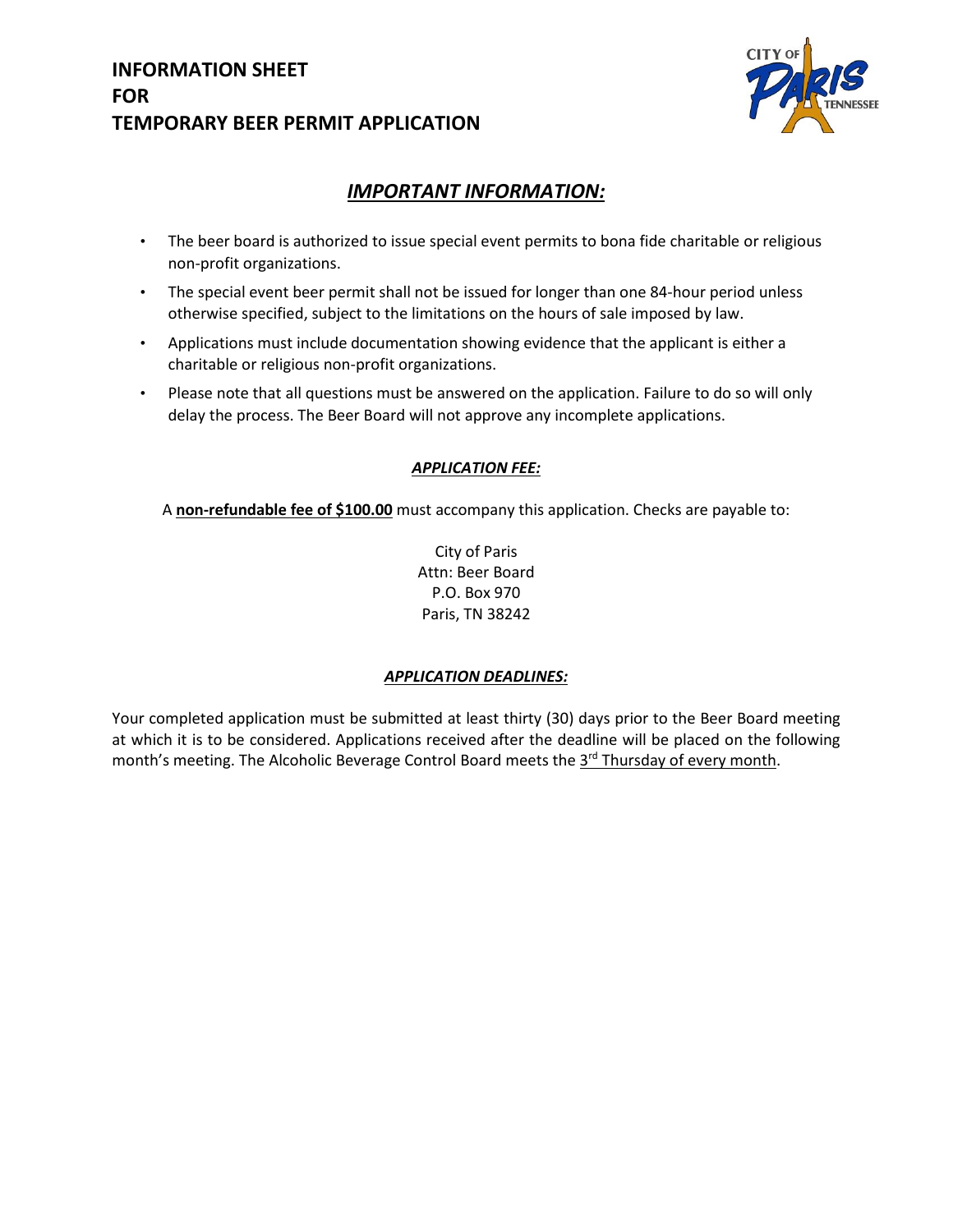

# *APPLICATION FOR TEMPORARY BEER PERMIT CITY OF PARIS*

The undersigned hereby applies to the Alcoholic Beverage Control Board of the City of Paris, Tennessee, for permission and license to exercise the privilege of:

|                             | Charitable Non-Profit    <br>Religious Non-Profit                                |  |  |
|-----------------------------|----------------------------------------------------------------------------------|--|--|
|                             | Other $\vert \vert$                                                              |  |  |
|                             |                                                                                  |  |  |
| <b>CONTACT INFORMATION:</b> |                                                                                  |  |  |
|                             |                                                                                  |  |  |
|                             |                                                                                  |  |  |
|                             |                                                                                  |  |  |
|                             |                                                                                  |  |  |
|                             | Work Phone: ____________________________Cell Phone: ____________________________ |  |  |
|                             |                                                                                  |  |  |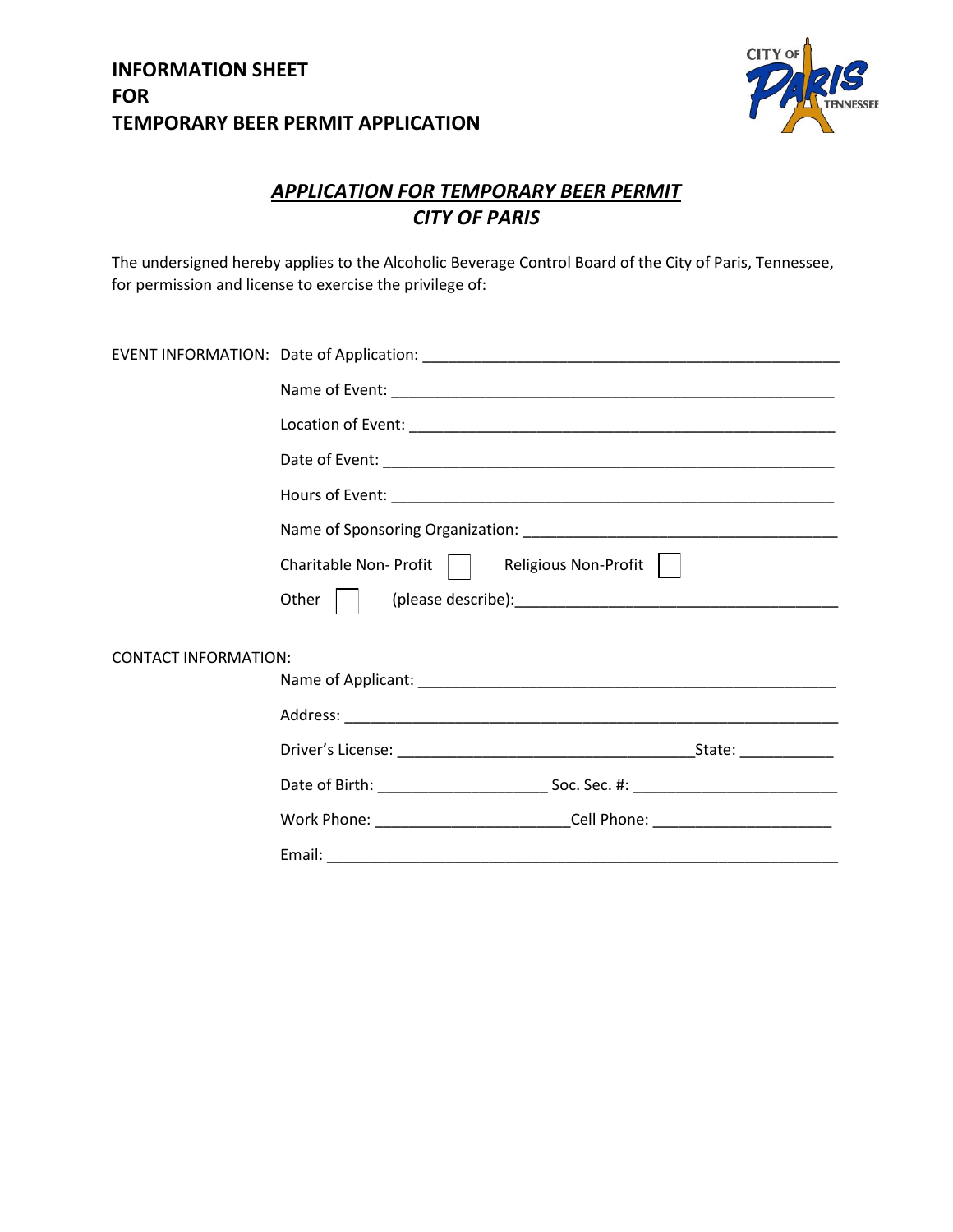

| 1.) Are you a citizen of the United States? Yes No<br>Place of Birth:<br>If a naturalized citizen, give date and place of naturalization:                           |  |  |
|---------------------------------------------------------------------------------------------------------------------------------------------------------------------|--|--|
| 2.) Have you made an application previously for the same or a similar permit? Yes<br>No l<br>If yes, what was the disposition of application?                       |  |  |
| 3.) If the event location encompasses multiple addresses or streets, please specify where beer will be<br>served (this location will be listed on the beer permit): |  |  |

\_\_\_\_\_\_\_\_\_\_\_\_\_\_\_\_\_\_\_\_\_\_\_\_\_\_\_\_\_\_\_\_\_\_\_\_\_\_\_\_\_\_\_\_\_\_\_\_\_\_\_\_\_\_\_\_\_\_\_\_\_\_\_\_\_\_\_\_\_\_\_\_\_\_\_\_\_\_\_\_\_\_

\_\_\_\_\_\_\_\_\_\_\_\_\_\_\_\_\_\_\_\_\_\_\_\_\_\_\_\_\_\_\_\_\_\_\_\_\_\_\_\_\_\_\_\_\_\_\_\_\_\_\_\_\_\_\_\_\_\_\_\_\_\_\_\_\_\_\_\_\_\_\_\_\_\_\_\_\_\_\_\_\_\_ \_\_\_\_\_\_\_\_\_\_\_\_\_\_\_\_\_\_\_\_\_\_\_\_\_\_\_\_\_\_\_\_\_\_\_\_\_\_\_\_\_\_\_\_\_\_\_\_\_\_\_\_\_\_\_\_\_\_\_\_\_\_\_\_\_\_\_\_\_\_\_\_\_\_\_\_\_\_\_\_\_\_

\_\_\_\_\_\_\_\_\_\_\_\_\_\_\_\_\_\_\_\_\_\_\_\_\_\_\_\_\_\_\_\_\_\_\_\_\_\_\_\_\_\_\_\_\_\_\_\_\_\_\_\_\_\_\_\_\_\_\_\_\_\_\_\_\_\_\_\_\_\_\_\_\_\_\_\_\_\_

\_\_\_\_\_\_\_\_\_\_\_\_\_\_\_\_\_\_\_\_\_\_\_\_\_\_\_\_\_\_\_\_\_\_\_\_\_\_\_\_\_\_\_\_\_\_\_\_\_\_\_\_\_\_\_\_\_\_\_\_\_\_\_\_\_\_\_\_\_\_\_\_\_\_\_\_\_\_\_\_\_\_ \_\_\_\_\_\_\_\_\_\_\_\_\_\_\_\_\_\_\_\_\_\_\_\_\_\_\_\_\_\_\_\_\_\_\_\_\_\_\_\_\_\_\_\_\_\_\_\_\_\_\_\_\_\_\_\_\_\_\_\_\_\_\_\_\_\_\_\_\_\_\_\_\_\_\_\_\_\_\_\_\_\_

\_\_\_\_\_\_\_\_\_\_\_\_\_\_\_\_\_\_\_\_\_\_\_\_\_\_\_\_\_\_\_\_\_\_\_\_\_\_\_\_\_\_\_\_\_\_\_\_\_\_\_\_\_\_\_\_\_\_\_\_\_\_\_\_\_\_\_\_\_\_\_\_\_\_\_\_\_\_\_\_\_\_

\_\_\_\_\_\_\_\_\_\_\_\_\_\_\_\_\_\_\_\_\_\_\_\_\_\_\_\_\_\_\_\_\_\_\_\_\_\_\_\_\_\_\_\_\_\_\_\_\_\_\_\_\_\_\_\_\_\_\_\_\_\_\_\_\_\_\_\_\_\_\_\_\_\_\_\_\_\_\_\_\_\_ \_\_\_\_\_\_\_\_\_\_\_\_\_\_\_\_\_\_\_\_\_\_\_\_\_\_\_\_\_\_\_\_\_\_\_\_\_\_\_\_\_\_\_\_\_\_\_\_\_\_\_\_\_\_\_\_\_\_\_\_\_\_\_\_\_\_\_\_\_\_\_\_\_\_\_\_\_\_\_\_\_\_

- 4.) Do you own the premises on which you will operate? If no, please give the name and address of the property owner:
- 5.) Has this applicant or organization representing had a beer permit revoked, suspended, or denied in the State of Tennessee? Yes \_\_\_\_\_\_\_ No \_\_\_\_\_\_

If so, please give place, date, and cause of said revocation:

6.) Give applicant's history of involvement with special events where beer has been served, if any:

7.) References:

|    | Name | Address | Phone No. |
|----|------|---------|-----------|
| 1. |      |         |           |
| 2. |      |         |           |
| 3. |      |         |           |
|    |      |         |           |

8.) List history of personal residences for the past twenty (10) years beginning with the current address: Street Address City County County State Zip Code

\_\_\_\_\_\_\_\_\_\_\_\_\_\_\_\_\_\_\_\_\_\_\_\_\_\_\_\_\_\_\_\_\_\_\_\_\_\_\_\_\_\_\_\_\_\_\_\_\_\_\_\_\_\_\_\_\_\_\_\_\_\_\_\_\_\_\_\_\_\_\_\_\_\_\_\_\_\_\_\_\_\_\_\_\_ \_\_\_\_\_\_\_\_\_\_\_\_\_\_\_\_\_\_\_\_\_\_\_\_\_\_\_\_\_\_\_\_\_\_\_\_\_\_\_\_\_\_\_\_\_\_\_\_\_\_\_\_\_\_\_\_\_\_\_\_\_\_\_\_\_\_\_\_\_\_\_\_\_\_\_\_\_\_\_\_\_\_\_\_\_ \_\_\_\_\_\_\_\_\_\_\_\_\_\_\_\_\_\_\_\_\_\_\_\_\_\_\_\_\_\_\_\_\_\_\_\_\_\_\_\_\_\_\_\_\_\_\_\_\_\_\_\_\_\_\_\_\_\_\_\_\_\_\_\_\_\_\_\_\_\_\_\_\_\_\_\_\_\_\_\_\_\_\_\_\_

\_\_\_\_\_\_\_\_\_\_\_\_\_\_\_\_\_\_\_\_\_\_\_\_\_\_\_\_\_\_\_\_\_\_\_\_\_\_\_\_\_\_\_\_\_\_\_\_\_\_\_\_\_\_\_\_\_\_\_\_\_\_\_\_\_\_\_\_\_\_\_\_\_\_\_\_\_\_\_\_\_\_\_\_\_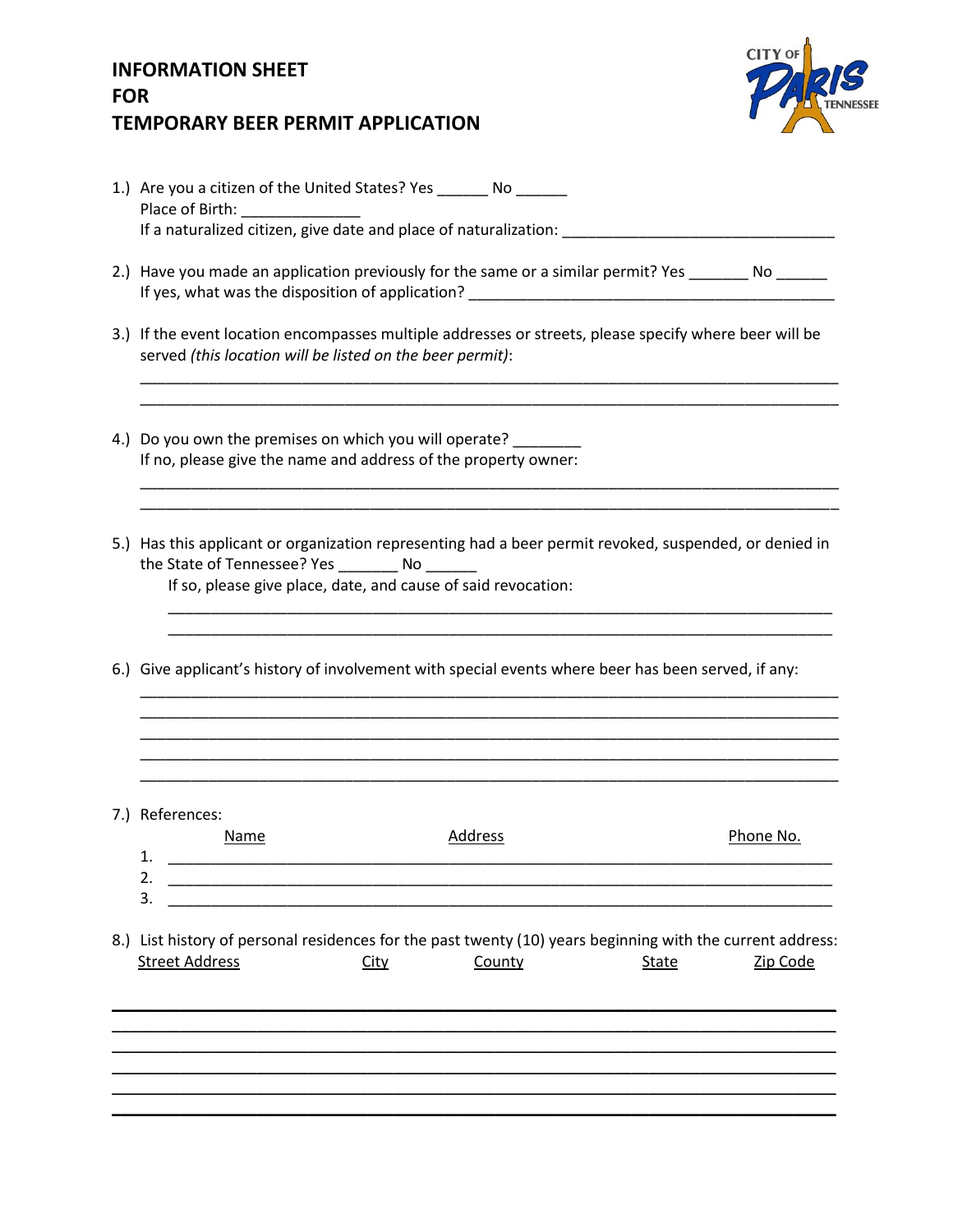

Please read the following and upon signature of this application acknowledge your understanding of, and agreement to comply if you are granted a permit.

- i. It shall be unlawful to sell, give, or deliver alcoholic beverages to any person under the age of twenty-one (21) years.
- ii. No alcoholic beverage shall be sold, offered for sale, or given away except between the hours of 6:00 a.m. and 12:00 midnight on Monday through Saturday.
- iii. It shall be unlawful for the holder of any permit issued under this section to sell, deliver, or give away alcoholic beverages to any intoxicated person.
- iv. It shall be unlawful for any permittee or any agent thereof, to permit any person under the age of eighteen (18) years of age to engage in the sale, drawing, pouring, or mixing of any alcoholic beverage on any permitted premises.
- v. A patron or customer of a permittee under this section may bring on to said premises alcoholic beverages as defined in 2-101 (1) for consumption by said person on the premises of the permit holder if said alcoholic beverage is retained in the possession of the patron or customer at all times, is removed by the patron or customer when the premises are vacated, if the alcoholic beverage is packaged and transported in such container that is not readily observable by other patrons or employees to be alcoholic beverages, and the permit holder gives permission for the said possession and consumption.
- vi. All alcoholic beverages under the provisions of this section shall be dispensed by the permit holder in non-breakable opaque containers.
- vii. No alcoholic beverages dispensed by the permit holder under the provisions of this section may be removed by patrons or customers when they leave said premises. The permit holder shall post signs on the permitted premises at all points at which alcoholic beverages are sold and at all exits to the premises which inform patrons or customers of this provision of this section.

Signature

\_\_\_\_\_\_\_\_\_\_\_\_\_\_\_\_\_\_\_\_\_\_\_\_\_\_\_\_\_\_\_\_\_\_\_

\_\_\_\_\_\_\_\_\_\_\_\_\_\_\_\_\_\_\_\_\_\_\_\_\_\_\_\_\_\_\_\_\_\_\_

Date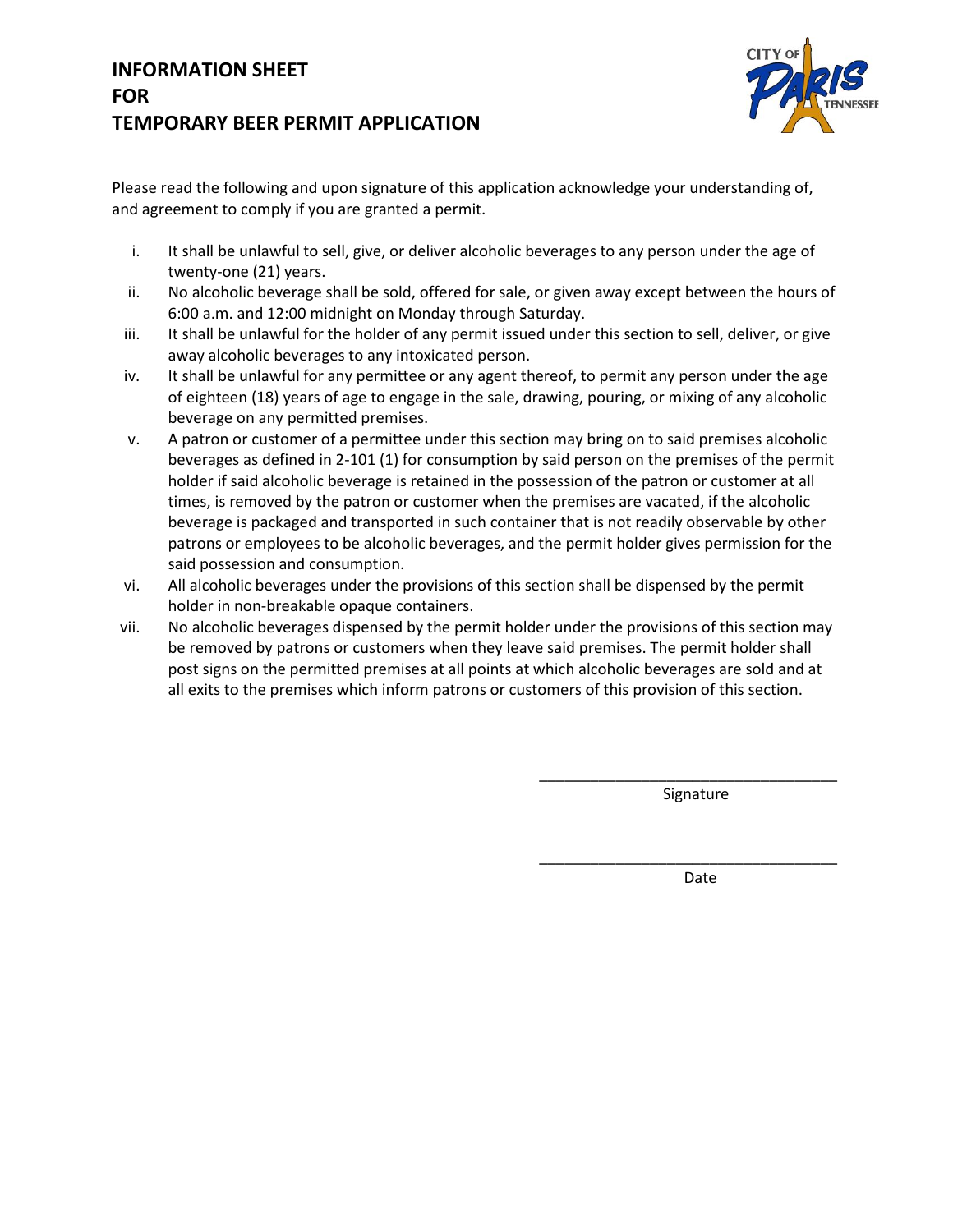

#### *APPLICATION SIGNATURE PAGE*

I hereby make application to the City of Paris Alcoholic Beverage Control Board for a temporary beer permit.

The signing of this application acknowledges that I am aware of the laws prohibiting the sale of beer to minors. I am also aware that I shall not be issued a permit, or my permit shall be revoked if my event causes traffic congestion or interferes with schools, churches, or other places of public gathering, or otherwise interferes with public health and safety.

The undersigned makes oath that all of the statements contained in the foregoing application are true. Applicant also waives his right to privacy for the purpose of a mandatory background investigation to be performed by the Paris Police Department.

Applicant

Sworn and subscribed before me, this \_\_\_\_\_\_\_\_\_ day of \_\_\_\_\_\_\_\_\_\_\_\_\_\_\_\_\_\_\_\_\_\_\_\_\_\_\_\_\_\_\_\_, 20\_\_\_\_.

\_\_\_\_\_\_\_\_\_\_\_\_\_\_\_\_\_\_\_\_\_\_\_\_\_\_\_\_\_\_\_\_\_\_ Notary Public

My commission expires \_\_\_\_\_\_\_\_\_\_\_\_\_\_\_\_\_\_\_\_\_\_\_\_\_\_\_\_\_\_.

The following action was taken upon this application:

\_\_\_\_\_\_\_\_\_\_\_\_\_\_\_\_\_\_\_\_\_\_\_\_\_\_\_\_\_\_

\_\_\_\_\_\_\_\_\_\_\_\_\_\_\_\_\_\_\_\_\_\_\_\_\_\_\_\_\_\_\_\_\_\_\_\_\_\_ Chairman, Alcoholic Beverage Control Board

\_\_\_\_\_\_\_\_\_\_\_\_\_\_\_\_\_\_\_\_\_\_\_\_\_\_\_\_\_\_\_\_\_\_

Member, Alcoholic Beverage Control Board

\_\_\_\_\_\_\_\_\_\_\_\_\_\_\_\_\_\_\_\_\_\_\_\_\_\_\_\_\_\_\_\_\_\_\_\_\_\_\_

\_\_\_\_\_\_\_\_\_\_\_\_\_\_\_\_\_\_\_\_\_\_\_\_\_\_\_\_\_\_\_\_\_\_\_\_\_\_\_

\_\_\_\_\_\_\_\_\_\_\_\_\_\_\_\_\_\_\_\_\_\_\_\_\_\_\_\_\_\_\_\_\_\_\_\_\_\_\_

\_\_\_\_\_\_\_\_\_\_\_\_\_\_\_\_\_\_\_\_\_\_\_\_\_\_\_\_\_\_\_\_\_\_\_\_\_\_\_

Member, Alcoholic Beverage Control Board

Member, Alcoholic Beverage Control Board

Member, Alcoholic Beverage Control Board